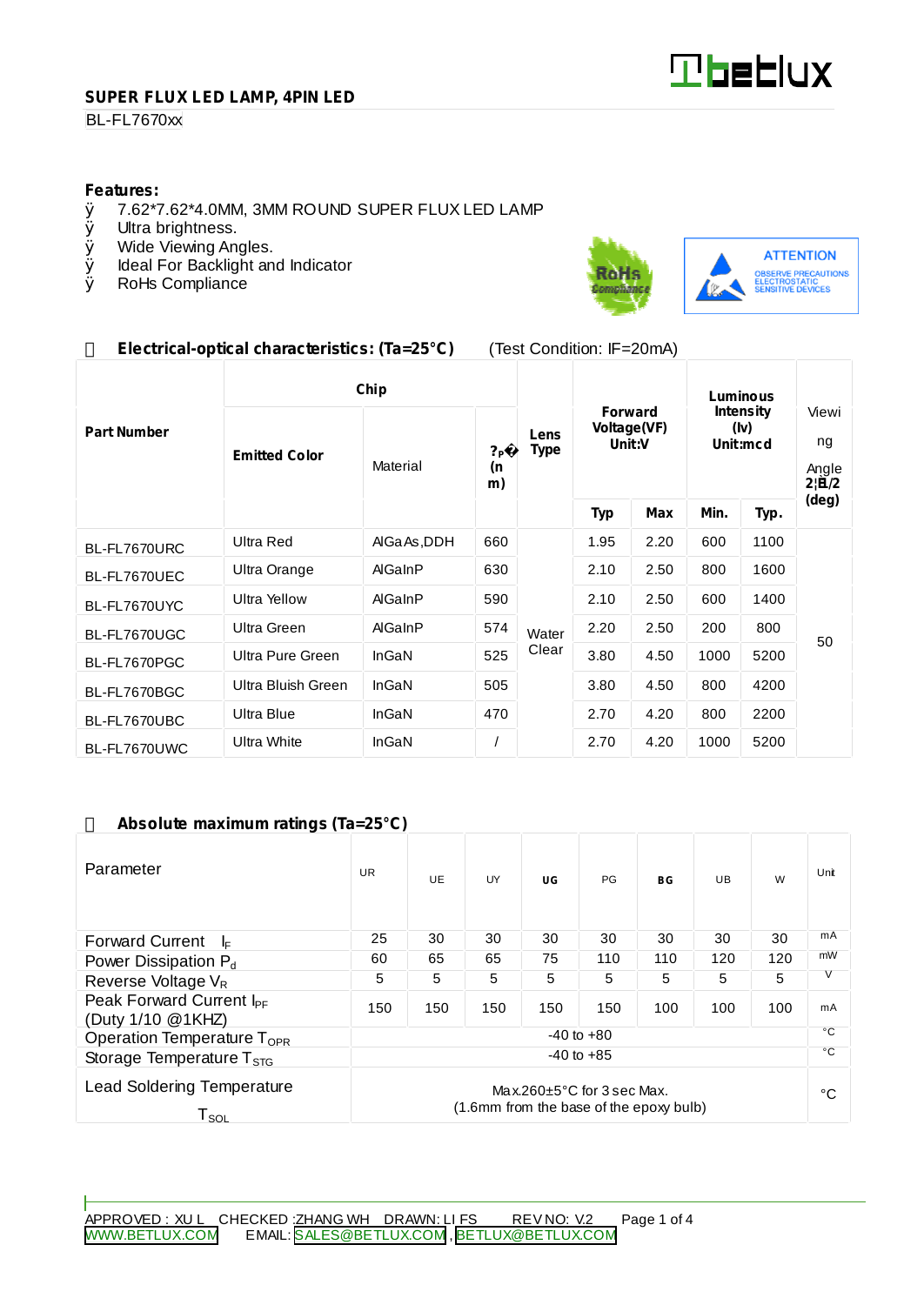

BL-FL7670xx

# **Package configuration & Internal circuit diagram**

# **BL-LF7670 Series**



Notes:

- 1. All dimensions are in millimeters (inches)
- 2. Tolerance is  $\pm 0.25(0.01")$  unless otherwise noted.<br>3. Specifications are subject to change without notic
- Specifications are subject to change without notice.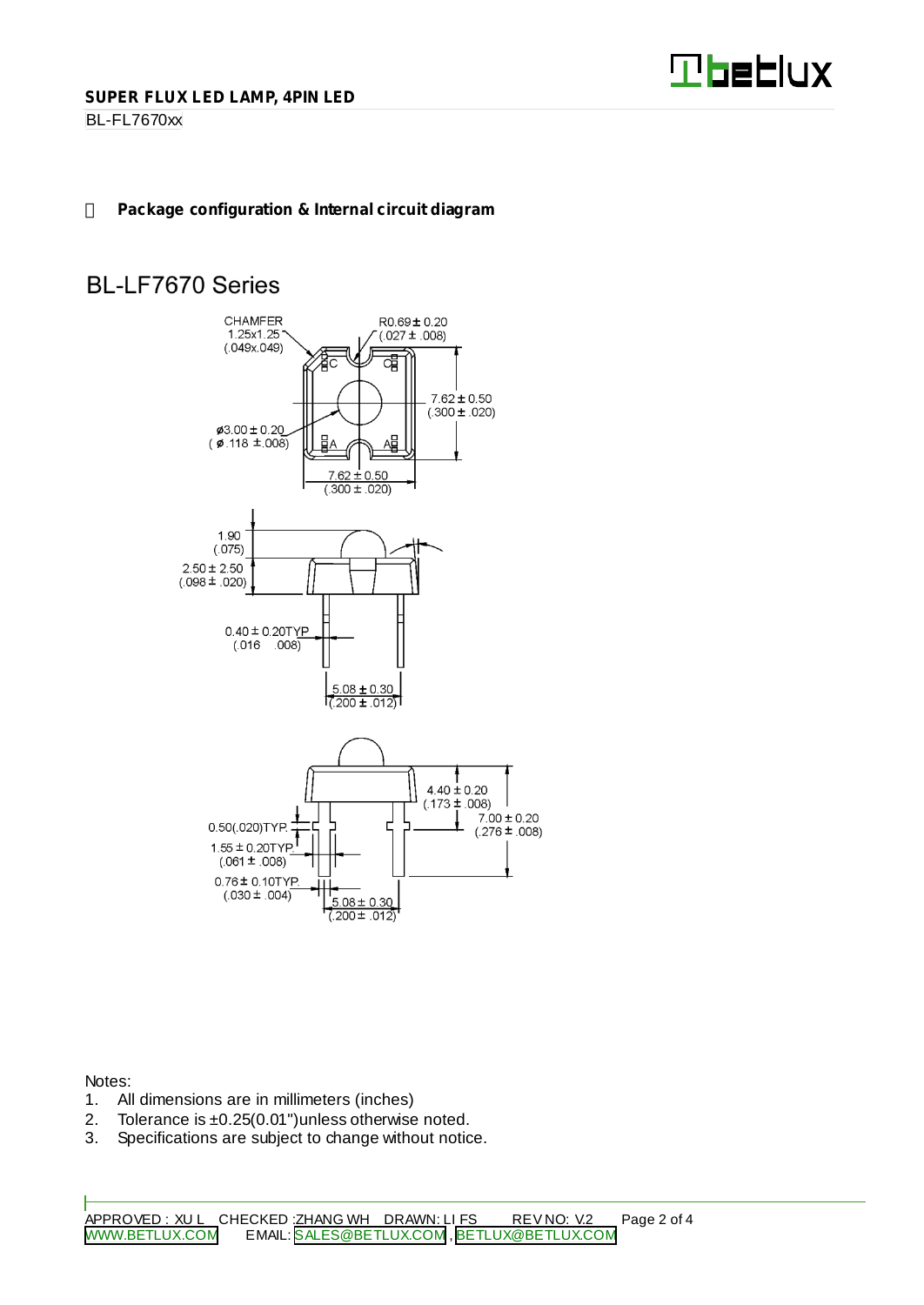#### **SUPER FLUX LED LAMP, 4PIN LED**

BL-FL7670xx

**Typical electrical-optical characteristics curves:**



- (1) GaAsP/GaAs 655nm/Red
- (2) GaP 570nm/Yellow Green
- (3) GaAsP/GaP 585nm/Yellow
- (4) GaAsp/GaP 635nm/Orange & Hi-Eff Red
- (5) GaP 700nm/Bright Red
- (6) GaAlAs/GaAs 660nm/Super Red (8) - GaAsP/GaP 610nm/Super Red
- (9) GaAlAs 880nm
- (10) GaAs/GaAs & GaAlAs/GaAs 940nm
- (A) GaN/SiC 430nm/Blue
- (B) InGaN/SiC 470nm/Blue
- (C) InGaN/SiC 505nm/Ultra Green (D) - InGaAl/SiC 525nm/Ultra Green

50 40 30  $\mathcal{D}$ 10  $rac{0}{1.2}$ 1.2 1.6 2.0 2.4 2.6 3.0 1 645 23 8 EORWARD CURRINT [mA]

FORWARD VOLTAGE (Vf) FORWARD CURRENT VS. FORWARD VOLTAGE



RELATIVE LUMINOUS INTENSITY VS. FORWARD CURRENT FORWARD CURRENT (mA)



AMBIENT TEMPERATURE Ta( ) FORWARD CURRENTVS. AMBIENT TEMPERATURE



NOTE:25 free air temperature unless otherwise specified